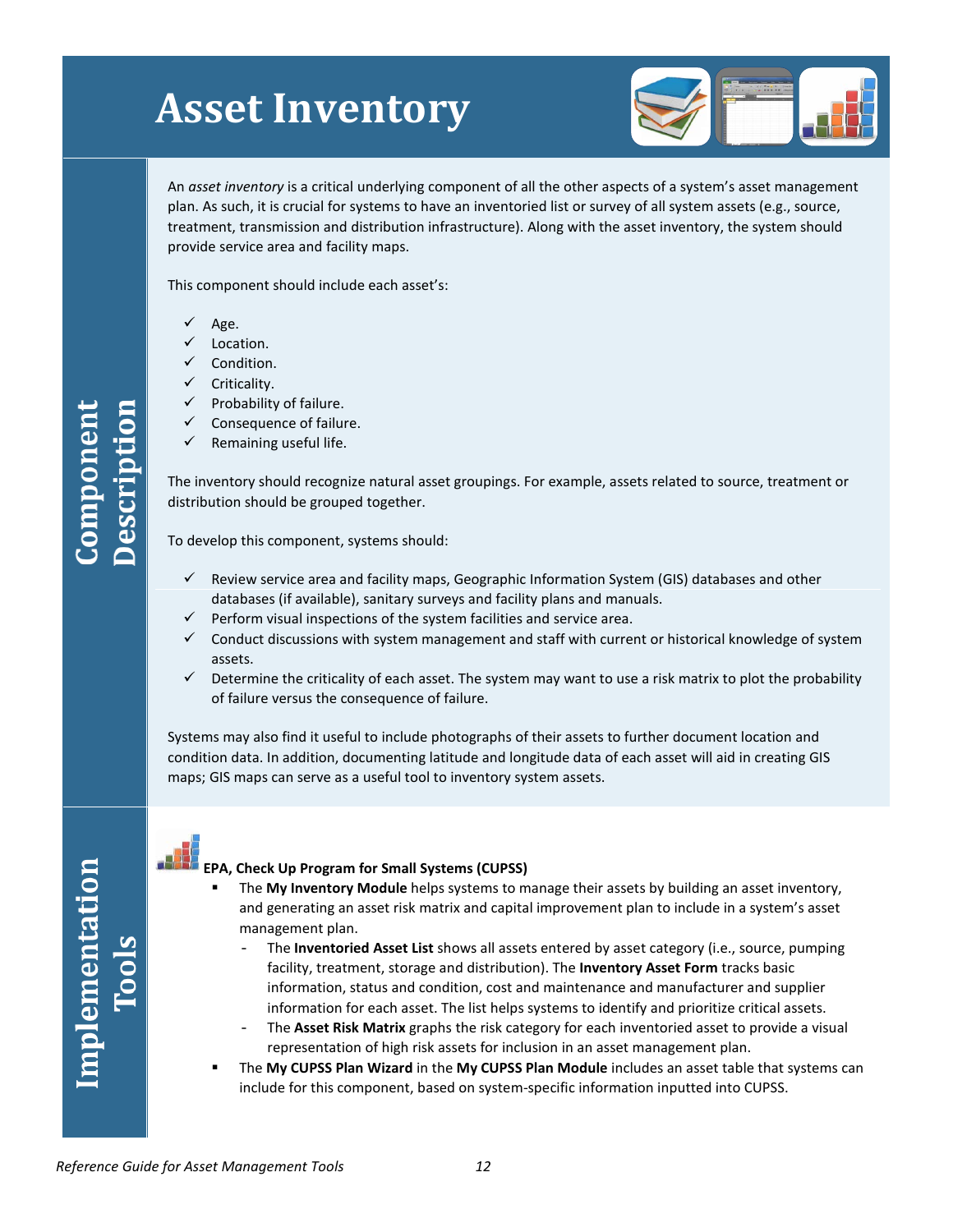# **Asset Inventory**



- **Step 4: Critical Assets** prioritizes distinctive assets within the system. This concise overview of the state of each of the system's critical assets includes condition of the asset, the asset's consequence of failure, the risk associated with the asset and the asset's targeted replacement date. The **Critical Asset Inventory Table** lists assets critical to the sustained performance of the system, based on the information entered in the **My Inventory Module**. These assets are ranked using the probability and consequence of failure.
- **Visit:** 
	- http:/[/www.epa.gov/cupss](http://www.epa.gov/cupss)
	- http://water.epa.gov/infrastructure/drinkingwater/pws/cupss/training.cfm

### **EPA Region 1, Asset Management and Debt Capacity Tool**

- The **Asset Management Worksheet** can help systems to develop an asset inventory including determining asset age, condition and importance. This information can help a system to prioritize asset repair and maintenance.
- The **Debt Capacity Worksheet** is used to track general financial data for assets.
- **Contact:** Carolyn Hayek, EPA Region 1 [\(Hayek.Carolyn@epamail.epa.gov,](mailto:Hayek.Carolyn@epamail.epa.gov) 617-918-1596)



- The **How Long Will It Last? Using the Typical Life Expectancies Table Section** provides systems with typical life expectancy of various assets. Associated worksheets help systems to calculate the remaining useful life of each asset based on its adjusted useful life and estimated age. Both completed examples and template worksheets are available for drinking water sources, intake structures, treatment systems, tanks, distribution systems, valves, electrical systems, buildings, service lines and hydrants.
- The **Prioritization Table** helps systems to use the information on the asset worksheets to determine the criticality of their assets. The **Prioritizing Your Assets Worksheet** can be used to prioritize assets. A completed example is provided.
- **Visit:** <http://nepis.epa.gov/Exe/ZyPURL.cgi?Dockey=30006MBT.txt>



### **Kansas, AM KAN Work! An Asset Management and Energy Efficiency Manual**

- **Chapter 3: Current State of the Assets** discusses how to develop an asset inventory by determining asset location, conducting condition assessments, calculating asset value and remaining life and evaluating asset energy use. This chapter also includes information on the importance of updating and maintaining the asset inventory and the use of work order systems.
- **Chapter 5: Critical Assets** explains how to determine asset criticality using a risk-based process (i.e., consequence of failure versus the probability of failure) and discusses criticality related to energy use (i.e., feasibility of addressing energy usage versus energy usage ranking). This chapter also discusses performing criticality analyses over time.
- **Cost:** \$65, which includes a hardcopy of the manual, two DVDs containing an interactive version of the manual and additional resource materials, as well as shipping costs.
- **Contact:** Cathy Tucker-Vogel, Kansas Department of Health and Environment [\(CTuckerv@kdheks.gov,](mailto:CTuckerv@kdheks.gov) 785-368-7130)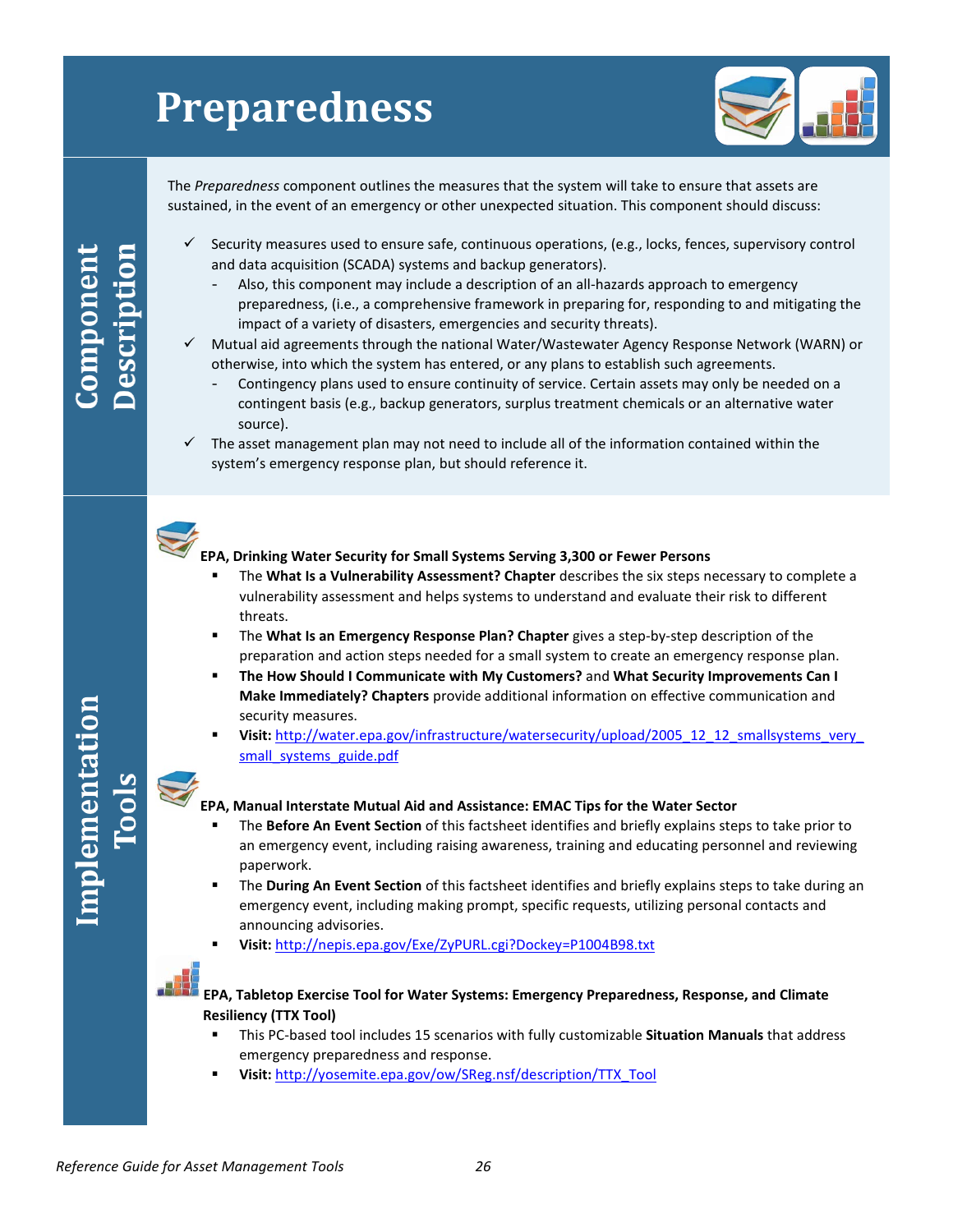# **Preparedness**



### **Washington, Small Water System Management Program Guide**

- **Chapter 1.6**, **Emergency Response Plan**, helps systems identify and document responses to routine and uncommon emergencies that may affect system operations, and establish procedures to notify customers.
- **Visit:** [http://www.doh.wa.gov/CommunityandEnvironment/DrinkingWater/WaterSystemDesign](http://www.doh.wa.gov/CommunityandEnvironment/DrinkingWater/WaterSystemDesignandPlanning/SmallWaterSystemMgmt.aspx) [andPlanning/SmallWaterSystemMgmt.aspx](http://www.doh.wa.gov/CommunityandEnvironment/DrinkingWater/WaterSystemDesignandPlanning/SmallWaterSystemMgmt.aspx)

*For a full description of tools, see Appendix A.*

### *Corresponding Effective Utility Management Attributes*

### **Operational Resiliency Attribute:**

**Toolbox resources include: guidance on developing an operations manual, a security threats handbook** and a health and safety guide.

*For more information, visit:* http://www.watereum.org/resources/resource-toolbox/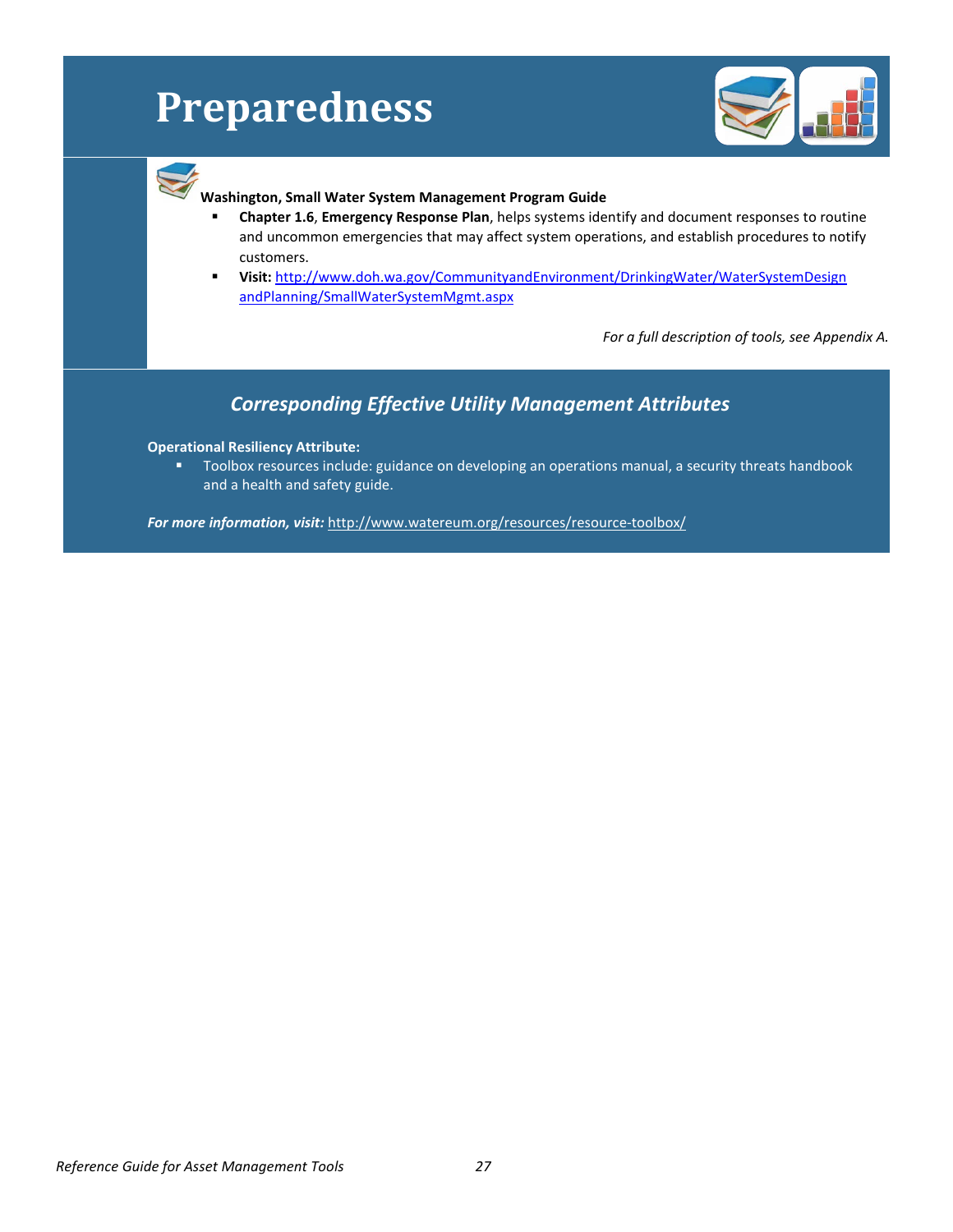## **SECTION 2: ADDITIONAL COMPONENTS OF AN ASSET MANAGEMENT PLAN**

Based on input from the EPA/State Asset Management Workgroup, EPA has identified the following additional components of an asset management plan to help increase the plan's value and effectiveness:

# **Other Sustainable Practices: Energy Management**



Systems should ensure that all assets—not just those connected to a power source—are evaluated for energy efficiency. Employing *energy management* strategies, such as conducting an energy assessment and/or audit, will allow the system to understand the energy requirements of its assets.

Implementation

This component of the asset management plan should reflect any energy management initiatives that the system has undertaken or plans to undertake in the future.

The energy management component should describe:

- Any energy assessments undertaken to determine areas in need of energy efficiency.
- $\checkmark$  Any energy audits performed and the system's progress in implementing energy management recommendations such as installing energy efficient infrastructure and/or making operational changes to increase energy efficiency at the system.

Underperforming assets with a negative impact on the system's energy usage should be flagged for rehabilitation or replacement.



### **EPA, Check Up Program for Small Systems (CUPSS)**

- The **My CUPSS Plan Wizard** in the **My CUPSS Plan Module** includes template language that systems can include for this component, based on system-specific information inputted into CUPSS.
	- **Step 6: Water Quality & Energy Efficiency** discusses the purpose of energy efficiency measures and steps to implement these measures.
- **Visit:**
	- http:/[/www.epa.gov/cupss](http://water.epa.gov/infrastructure/drinkingwater/pws/cupss/index.cfm)
	- <http://water.epa.gov/infrastructure/drinkingwater/pws/cupss/training.cfm>

#### **EPA, Energy Star Portfolio Manager**

- The **Benchmarking Starter Kit** assists systems with the first key step in understanding and reducing their energy consumption and carbon footprint. Portfolio Manager is used to assess all buildings' energy performance, water efficiency and carbon emissions.
- **Visit:** [http://www.energystar.gov/index.cfm?c=evaluate\\_performance.bus\\_portfoliomanager](http://www.energystar.gov/index.cfm?c=evaluate_performance.bus_portfoliomanager)

### **EPA, Energy Use Assessment Tool**

 Systems can enter data and track energy usage for each building's lighting and heating, ventilation and air conditioning (HVAC)/non-process energy using the **Building 1 Data Worksheet**, and for numerous assets, including source water, treatment and distribution using the **WTP Energy Usage Worksheet**.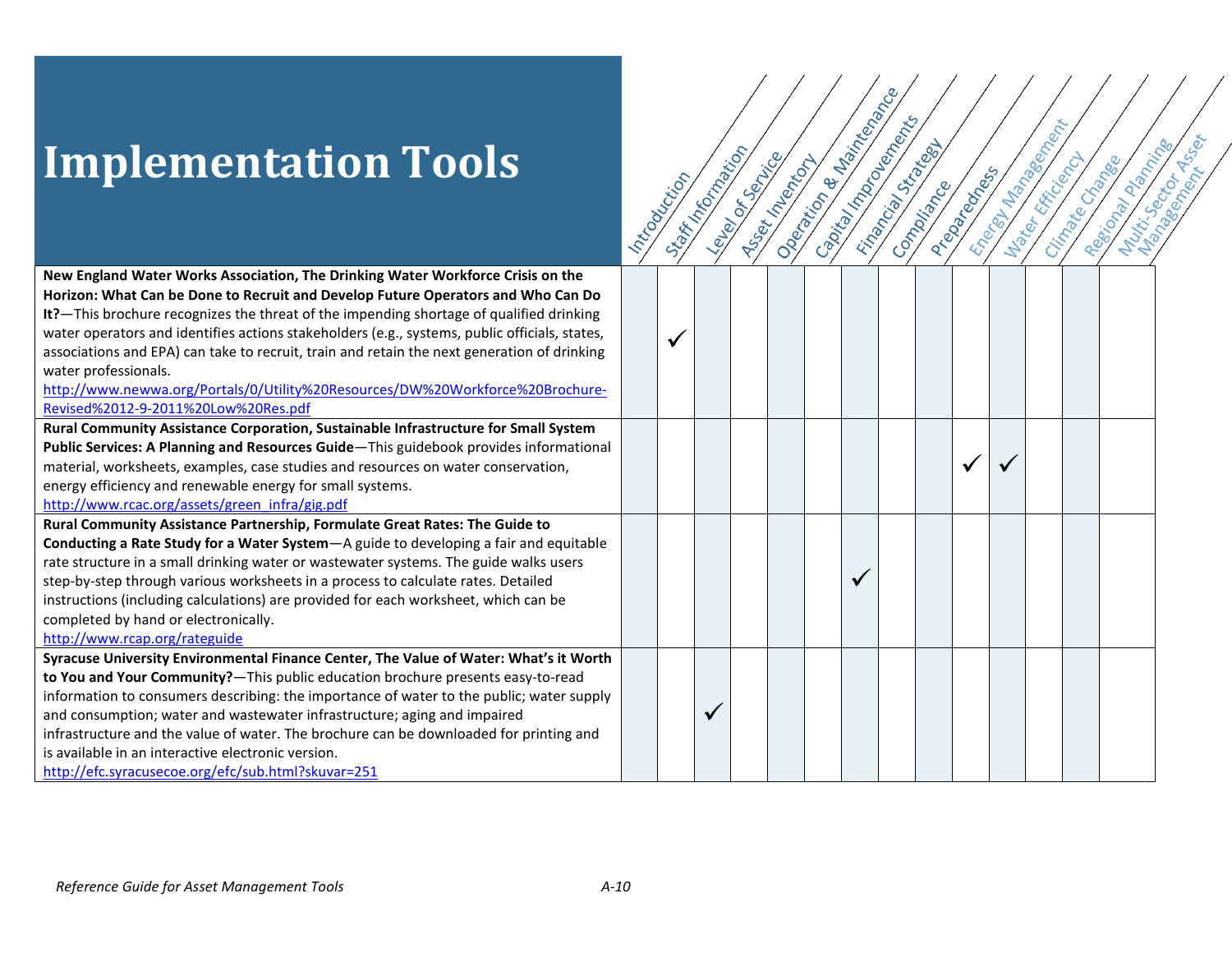andPlanning/SmallWaterSystemMgmt.aspx

For a full description of tools, see Appendix A.

## **Corresponding Effective Utility Management Attributes**

### OR

Toolbox resources include: guidance on developing an operations manual, a security threats handbook and a health and safety guide.

For more information, visit: http://www.watereum.org/resources/resource-toolbox/

 $\overline{A}$